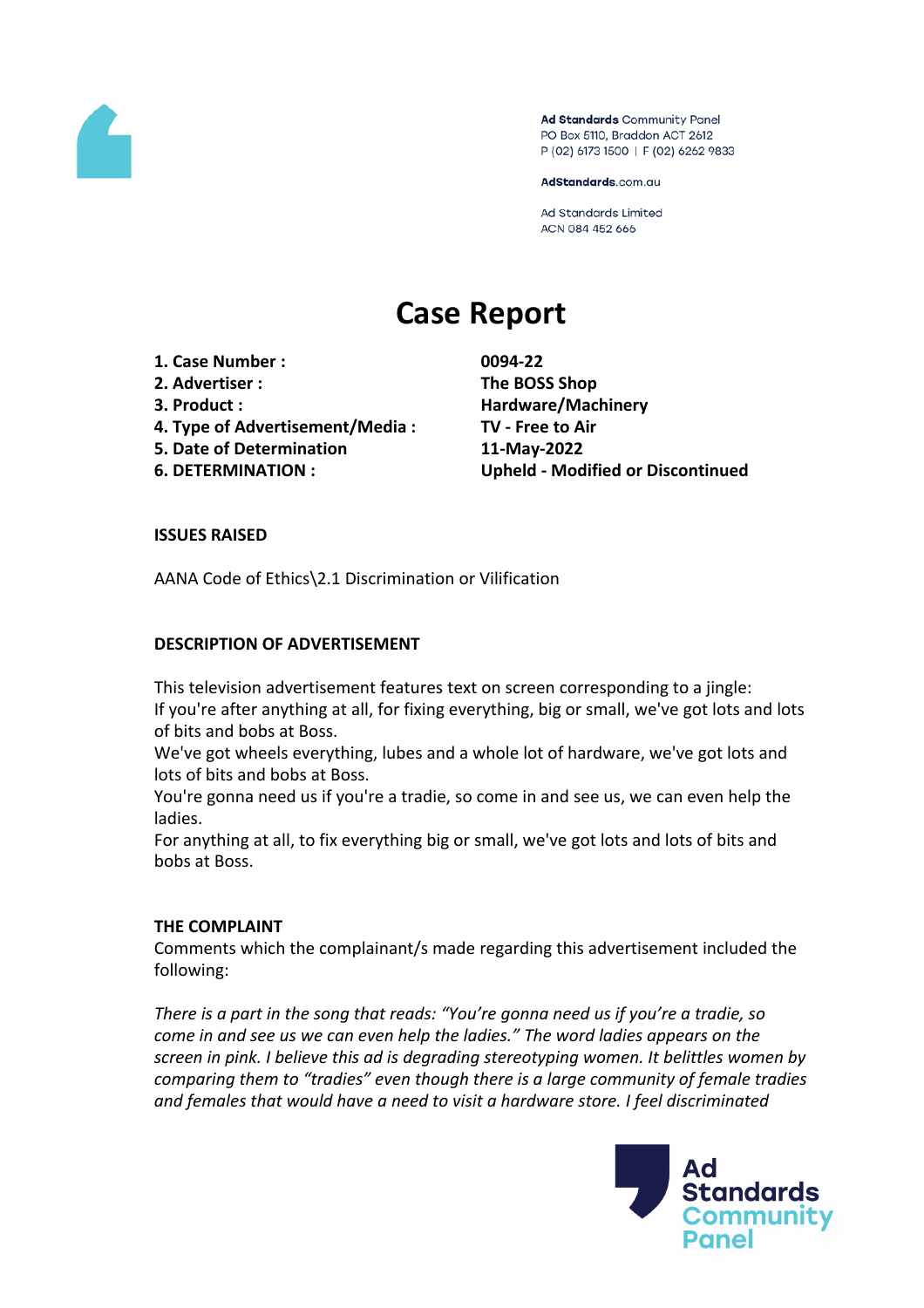

*against as a women by this ad and have to view it on free tv every day on multiple channels.*

## **THE ADVERTISER'S RESPONSE**

Comments which the advertiser made in response to the complainant/s regarding this advertisement include the following:

*I am disappointed that this complaint has been made again by what I believe is the same person who made the complaint about 5 years ago.* 

*The Ad has been airing in one form or another for over 7 Years and has only received this complaint previously twice by the same person though this might be a new person which would be then it's second complaint during this time.*

*To make an extra complaint of "The Ladies" appearing in pink is while new I don't believe to be discriminatory and if judged so there will need to be a wide range of changes made across the world for companies that us pink to highlight a gender. Currently we have tool suppliers making pink tools for a Mother's Day promotion for example.*

*The use of the word Ladies was used by the jingle company to rhyme with tradies and in no way saying that "ladies cannot be tradies" the complainant is making and incorrect assumption to this line.* 

*The ad does get a lot of air time and the jingle while catchy does get annoying when heard a lot which I have also commented to my wife about, but this is the advertising package I have purchased to increase sales.*

*The Boss Shop is an equal opportunity employer which consists of more women in the workforce than man and we are proud of this.*

In closing I hope that you find that this ad is not sexist or discriminatory as it was never *the intention, but if you do rule it to be I will remove the ad though it would be disappointing to do so.*

#### **THE DETERMINATION**

The Ad Standards Community Panel (the Panel) considered whether this advertisement breaches Section 2 of the AANA Code of Ethics (the Code).

The Panel noted the complainant's concern that the advertisement uses a degrading stereotype and is offensive towards women.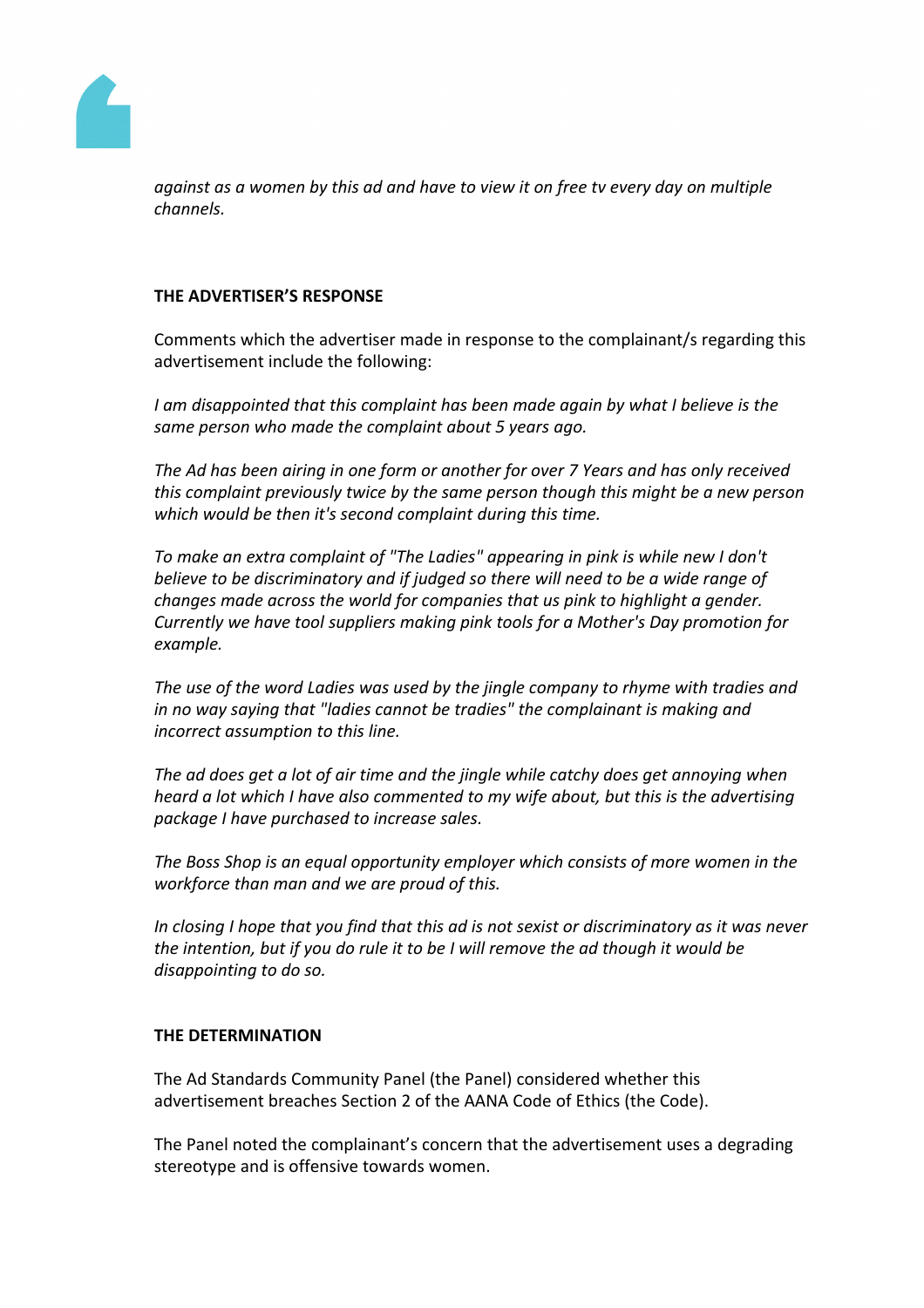

The Panel viewed the advertisement and noted the advertiser's response.

**Section 2.1: Advertising or Marketing Communication shall not portray people or depict material in a way which discriminates against or vilifies a person or section of the community on account of race, ethnicity, nationality, gender, age, sexual preference, religion, disability, mental illness or political belief.**

The Panel noted the AANA Practice Note which provides guidance on the meaning of:

- Discrimination unfair or less favourable treatment
- Vilification humiliates, intimidates, incites hatred, contempt or ridicule
- Gender male, female or trans-gender characteristics.

## **Does the advertisement portray material in a way which discriminates against or vilifies a person on account of gender?**

The Panel noted that this television advertisement for an industrial retail shop features a jingle with the lyric, "we can even help the ladies".

The Panel considered that the trade industry is traditionally viewed as male dominated and that on one view the advertisement is playfully highlighting that women are welcome in the hardware store.

The Panel noted however, that the phrase "we can even help the ladies" is a lazy play on an old fashioned trope that implies that women cannnot be tradies, or that women are not good tradies and need extra help.

The Panel noted the Practice Note which states:

*"Advertisements should take care to avoid suggesting that skills, interests, roles or characteristics are:*

*• always uniquely associated with one gender (eg. family members creating a mess while a woman has sole responsibility for cleaning it up);*

- *• the only options available to one gender; or*
- *• never carried out or displayed by another gender, as this may amount to discrimination on the basis of gender."*

The Panel acknowledged that the advertiser's intent may have been positive, however considered that the language is outdated and condescending. The Panel considered that even if the advertiser did not intend to suggest that women cannot be 'tradies', that is the interpretation that may be taken by members of the community.

The Panel considered that the use of the word "even" in the phrase "we can even help the ladies" singles out women and suggests that they require special treatment or are somehow more difficult to serve than men or tradesmen.

The Panel considered that the use of pink in the on-screen text was also a stereotypical gender trope, but noted that gender colour schemes are common in